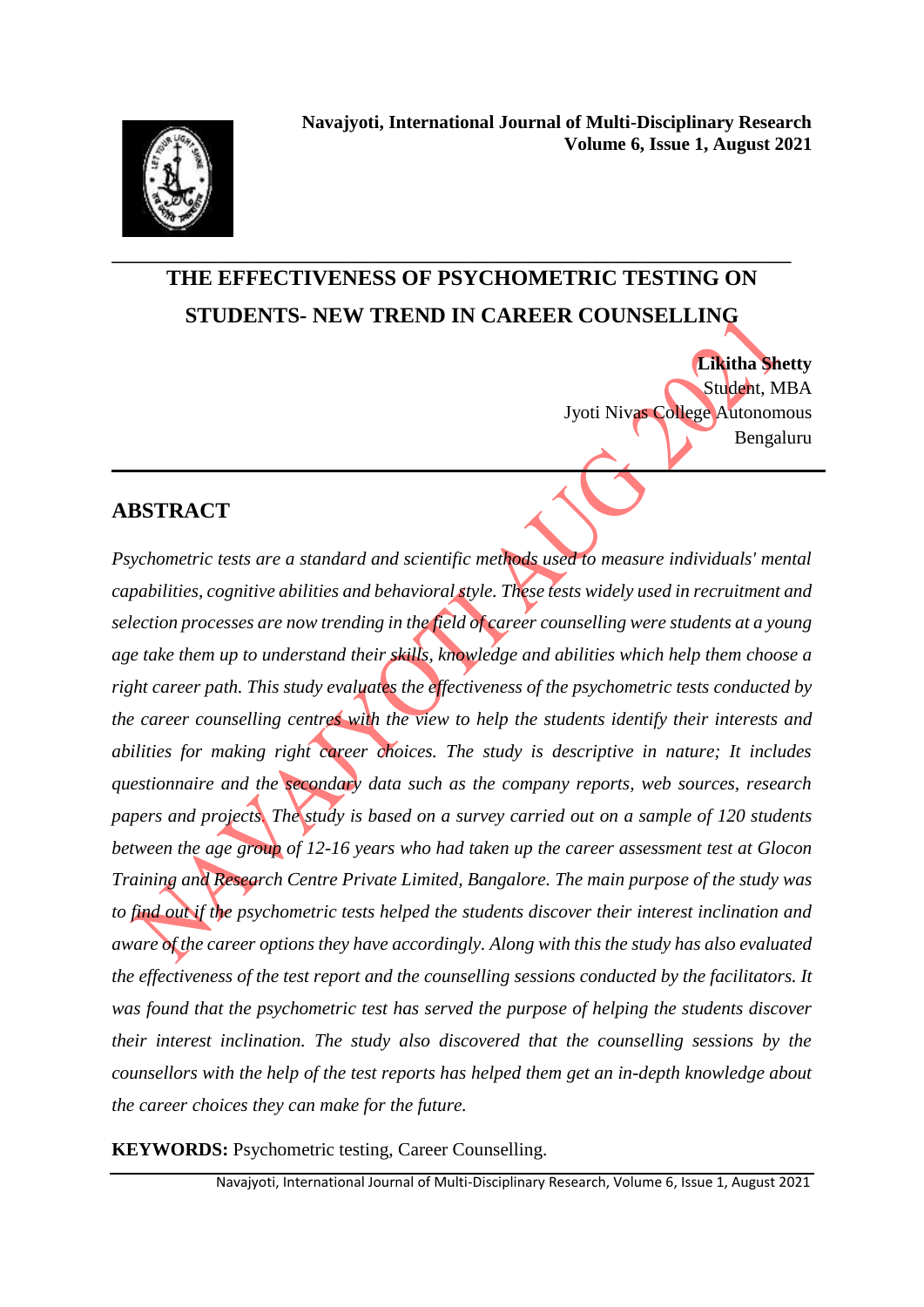#### **INTRODUCTION:**

Career is an individual's metaphorical "journey" through learning, work and other aspects of life. Choosing a career that matches one's aptitude and personality itself translates into professional success and popularity. This choice is important, but may also be a difficult one. It may not be easy to decide what stream to choose or what type of job would be the best suited for oneself. Determining one's best options for career decision is not just about the person's employability. The fact that a field sparks interest and passion in a field makes the person free the mental troubles related to the occupation. The output of such people tends to have a high yield and quality, this helps the person grow beyond what one might grow in any other field. While everything is linked to making the right choices in the beginning, it is not always possible to independently have clarity over it. Hence, here comes the concept of career counselling, in which an expert helps the individual using a process that is designed in choosing, changing, or leaving a career and also is available at any stage in life.

Although the counseling could be of help to any candidate irrespective of age or professional status the career counselling is most impactful if done at the root level or an early stage, especially from school level  $(9<sup>th</sup>, 10th$  or  $12<sup>th</sup>)$ . Since, these are the levels where students make their first choice in the direction of their far-sighted career by choosing a particular stream as their specialization. This will be helpful for them to decide the stream they should opt for. This is because many students are not satisfied with the stream they choose and tend to change it and this happens in absence of proper guidance about options available as per their interest and different education stream. On the other hand, human capacities are infinite and can never be measured, nor are we to judge of what one can do. Every person has unique characteristics, for everyone has his or her own strengths and weaknesses. This understanding of one's strengths is essential for any further analysis. The key to identify these unique qualities is through Psychometric Test.

Psychometric tests measure the brain's working and provides a determinable measurement of the mental ability. They include aptitude tests, ability tests, personality tests and interest tests. Popularly used by organizations for the process of recruitment, selection, talent acquisition and management, psychometric tests today are trending in the field of career counselling and assistance programs. With increasing competition and number of career options available students at a very young age i.e. between 13 to 17 years are often under stress due to confusion or lack of clarity with respect to choosing the course or stream that best suits them. To avoid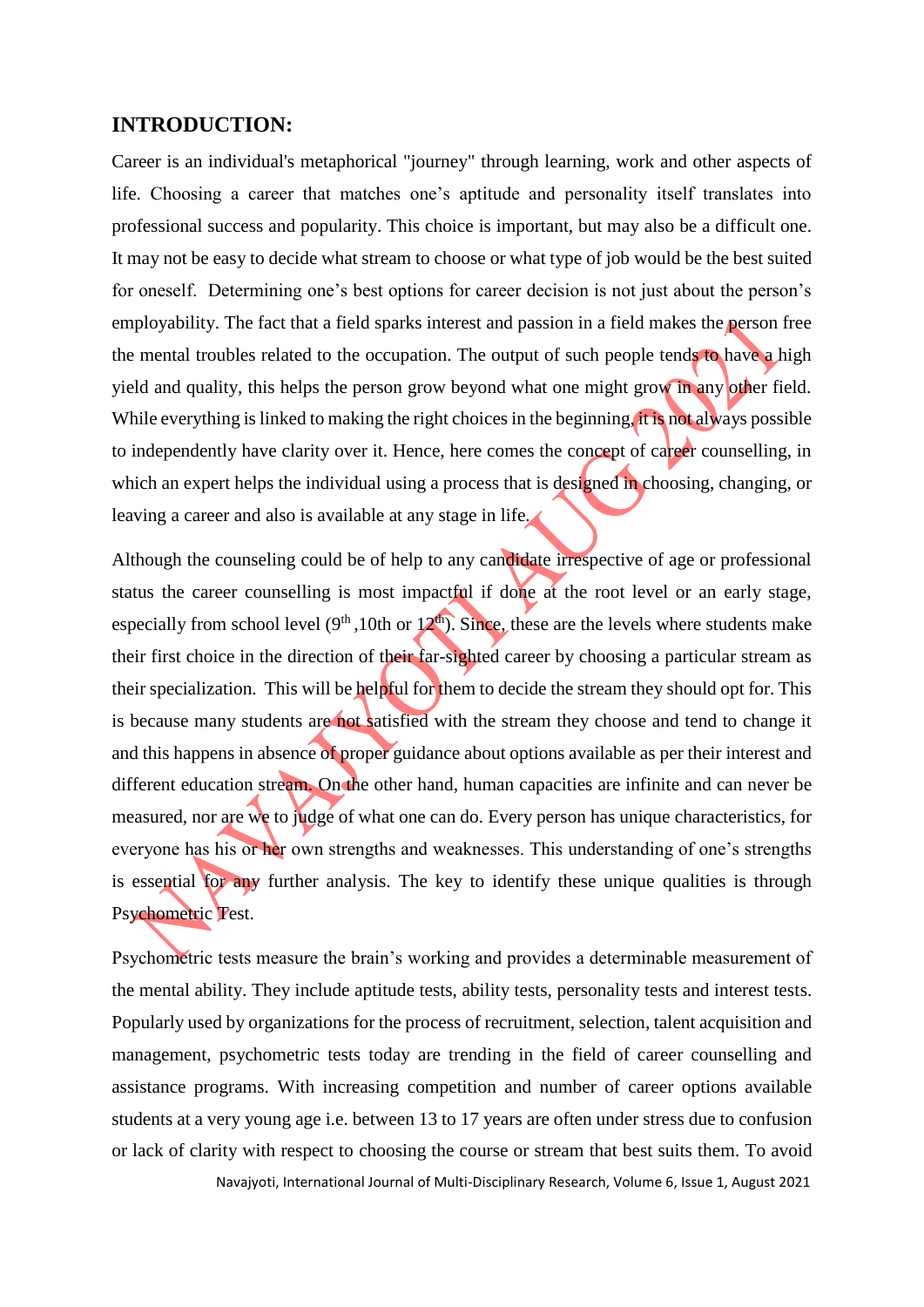such confusions from happening it very important to approach a career expert. Today, a lot of company's offer career guidance, planning and development programs which helps individuals to make right choices or choose right career path and become successful in life.

The companies offering career related products today have introduced psychometric testing to help them analyze and get a better understanding of the individuals rather than just counselling them. These psychometric tests unlike before are not only used on professionals but also is trending on younger students taking up the test to understand their interests and abilities so that they make a wise choice at an early stage. There are different psychometric tools being extensively used by the career experts today and one such tool is the Strong's Interest Inventory. The Strong Interest Inventory is an interest inventory used in career assessment. It provides robust insights into a person's career interest, helping them to discover potential career paths they may not have considered, and giving them a wealth of information about how they approach the world of work through test and counselling sessions. In this regard, the present study is an attempt to study the effectiveness of psychometric testing on students which is a new trend in career counselling.

#### **LITERATURE REVIEW:**

- Social- cognitive predictors of career exploration and decision- making: Longitudinal test of the career self- management model :The theoretical model of career decisionmaking was tested on 420 college students at three different time instances over the course of an academic year ; a) The beginning of the academic year b) Middle of the academic year c) Ending of the academic year. The test carried out was based on the social-cognitive career theory. According to Lent, R. W., Morris, T. R., Penn, L. T., & Ireland, G. W., (2019 p 184) the test results showed that the students' level of career decidedness and decisional anxiety was found to be high in all the instances. The author proposed that the students also lacked self-efficacy. The model provides a good overall fit to the data and also allows a variance for students who make exploratory decisions over time. The findings also support the hypothesis that the decision-making being bidirectional; i.e. both self-efficacy and the expected outcome could individually aid the decision.
- Navajyoti, International Journal of Multi-Disciplinary Research, Volume 6, Issue 1, August 2021 A pre-post evaluation of an online career planning module on university students' career adaptability: Teychenne, Parker, Sahlqvist, Macfarlane and Costigan (2019) aim was to test the effectiveness of an online career planning module on students' career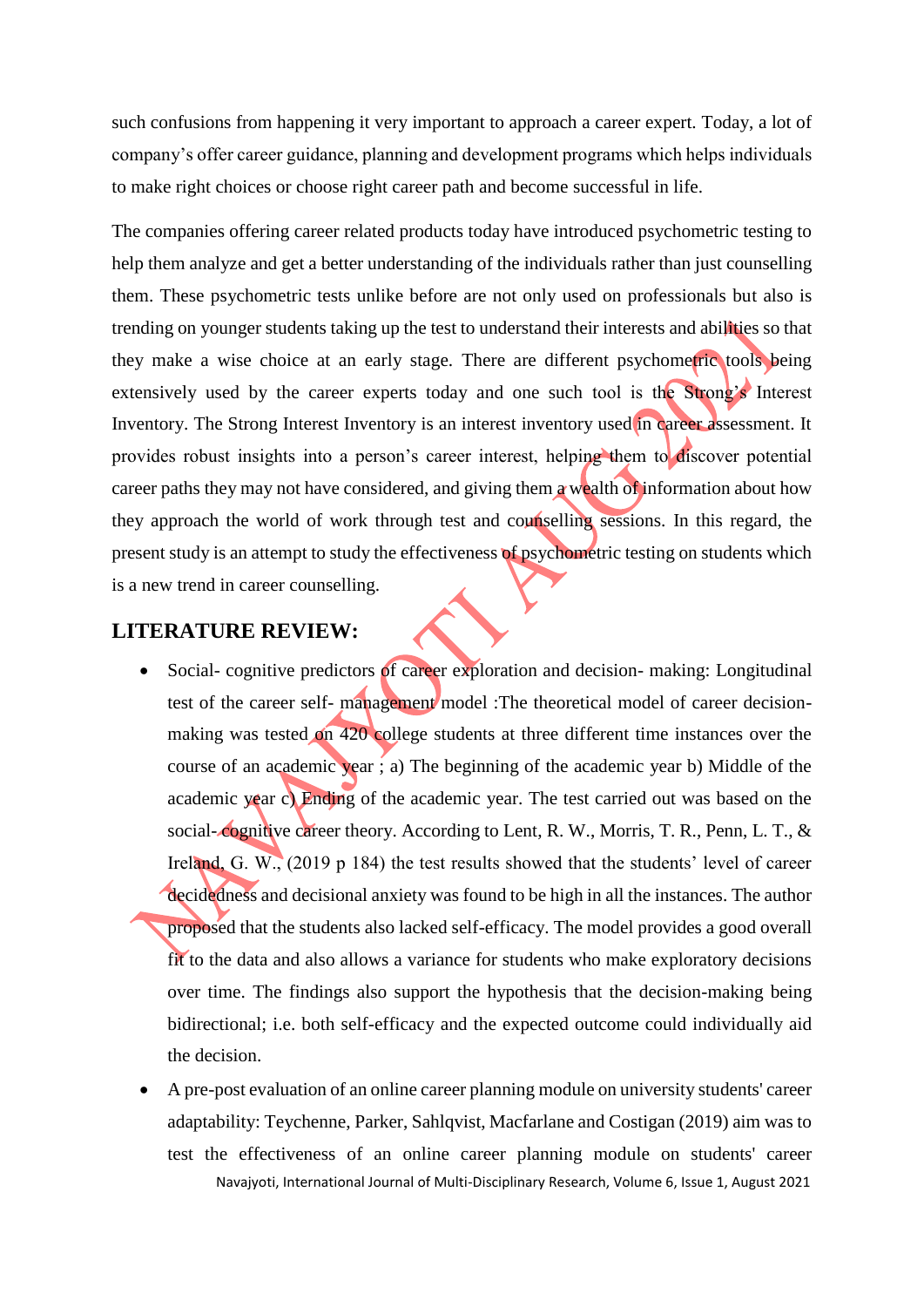adaptability. The module used was based on the constructs of Savickas' (2005) theory of career construction, and was tailored to students' skills and interests. In 2018, 80 students completed the online module, along with pre- and post-intervention questionnaires assessing career adaptability, elements including career planning and decision making. Thereafter dependent t-tests were conducted to assess differences in these measures pre- and post-intervention. The researchers found that 80% of participants identified jobs and 71% of participants perceived improvements in confidence regarding job ideas or making career choices post intervention.

Findings from this research indicated that completing a brief online career education module, improved the career choosing and decision-making ability of the participated students. Further research utilising longer-term follow-up and randomised controlled trial designs are required to confirm the reliability and transferability of the findings.

 A Need Assessment on Students' Career Guidance: The paper consists of a need assessment on the students' career guidance and career counselling programs in the university. The study was conducted with the sample size of 130 students from the university in Romania. According to Crisan, Pavelea and Ghimbulu, 2015 students are poorly informed about job opportunities, their expectations for the future are not connected with their own knowledge and abilities, they do not have a coherent career plan and encounter major barriers in the career decision process. This study according to the author has mentioned could be used by the career counsellors for developing a career guidance program in the university environment.

## **STATEMENT OF THE PROBLEM:**

In the midst of uncertainty faced by the students in making right career decisions, a wrong choice can disturb their entire life. It not only leads to dissatisfaction and regret but also causes mental stress. Until now though there existed career counselling centers with counsellors helping students to make career choices the problem of accurately understanding the students interests and needs persisted. Today, the psychometric tools have been introduced in the fields of career assistance and this has paved the way for accessing the knowledge, interests and abilities of the students with better precession. This research will enable the researcher to evaluate the effectiveness of the psychometric test used in career assessment.

## **NEED AND IMPORTANCE:**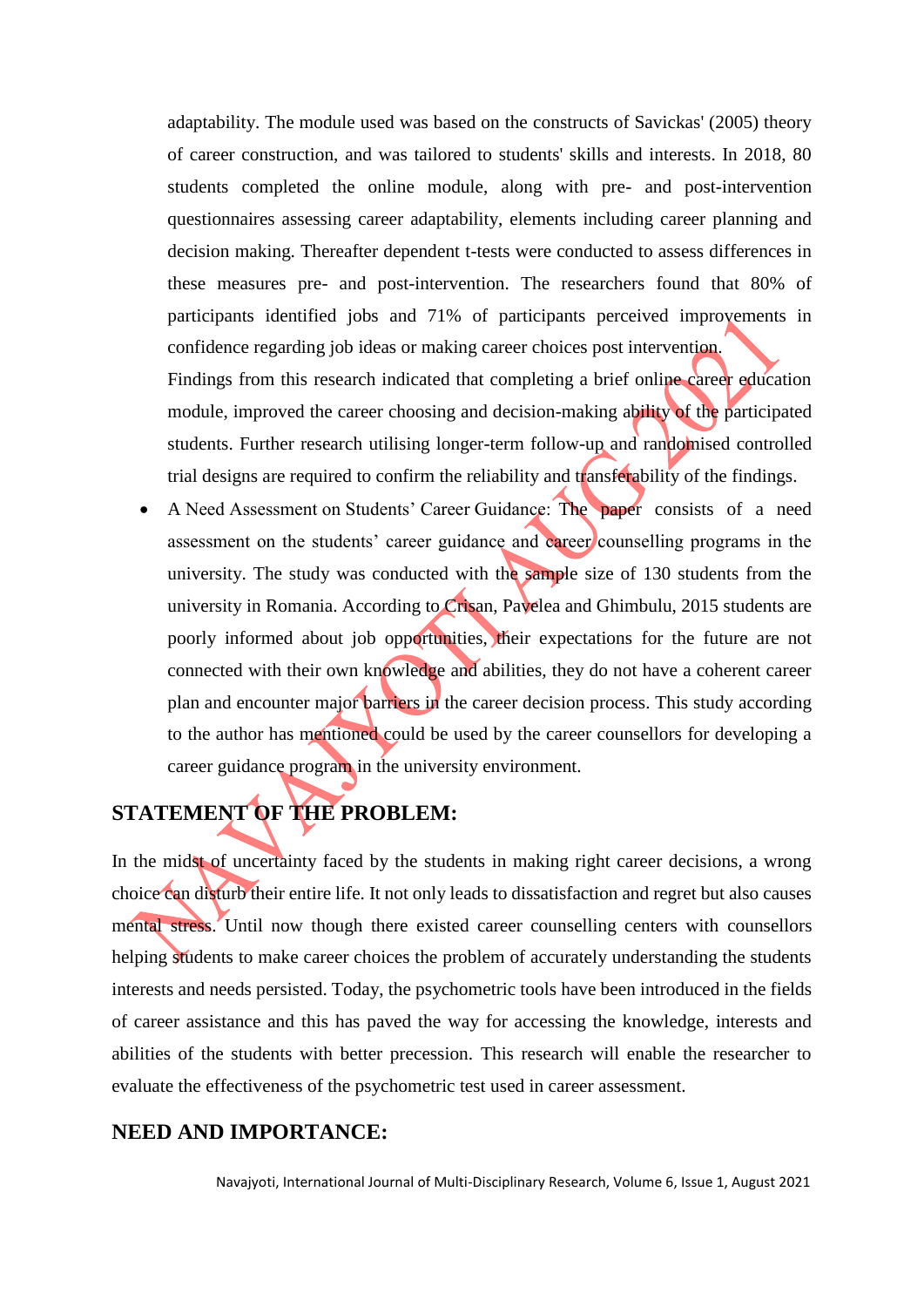Psychometric test is an internationality accepted and widely used method to gauge a person's capabilities. Today, these tests have been implemented in career counselling and guidance centers to understand the skills, knowledge and abilities of the students and cater to their needs by helping them choose a right career path. The psychometric tests like the Strong's Interest Inventory is said to be one of the world's most widely respected and frequently used career planning tools. It addresses the areas of career exploration and entry for high school and college students, career disengagement and transition for working professionals etc.

- 1. This study will help the researcher analyze the role and effectiveness of psychometric testing in career assessment.
- 2. It will enable the researcher to understand the right age to take up the test.
- 3. This study will the researcher understand the barriers faced while taking up the test.
- 4. It will help the researcher to evaluate the effectiveness of the counsellors and counselling sessions in the career guidance.

## **OBJECTIVES OF THE RESEARCH:**

- 1. To study the impact of psychometric test in discovering interests and making right career choices.
- 2. To identify the most suitable age and time to take up the test.
- 3. To evaluate the impact of the counselling sessions conducted after taking up the test.
- 4. To evaluate the effectiveness of the counsellor during the test as well as the counselling session.
- 5. To identify the barriers with respect to the questions in the test.

## **RESEARCH METHODOLOGY:**

In order to conduct this study, a descriptive method of research was performed on basis of simple random sampling technique, where the primary data was collected through questionnaire from a sample size of 120 respondents who had taken up the test from Glocon. The collected data was then put through a series of tables and graphs to assess the effectiveness of psychometric testing on students – new trend in career counselling through percentage analysis.

## **DATA ANALYSIS AND INTERPRETATION:**

Table 1: Showing the age group of the respondents.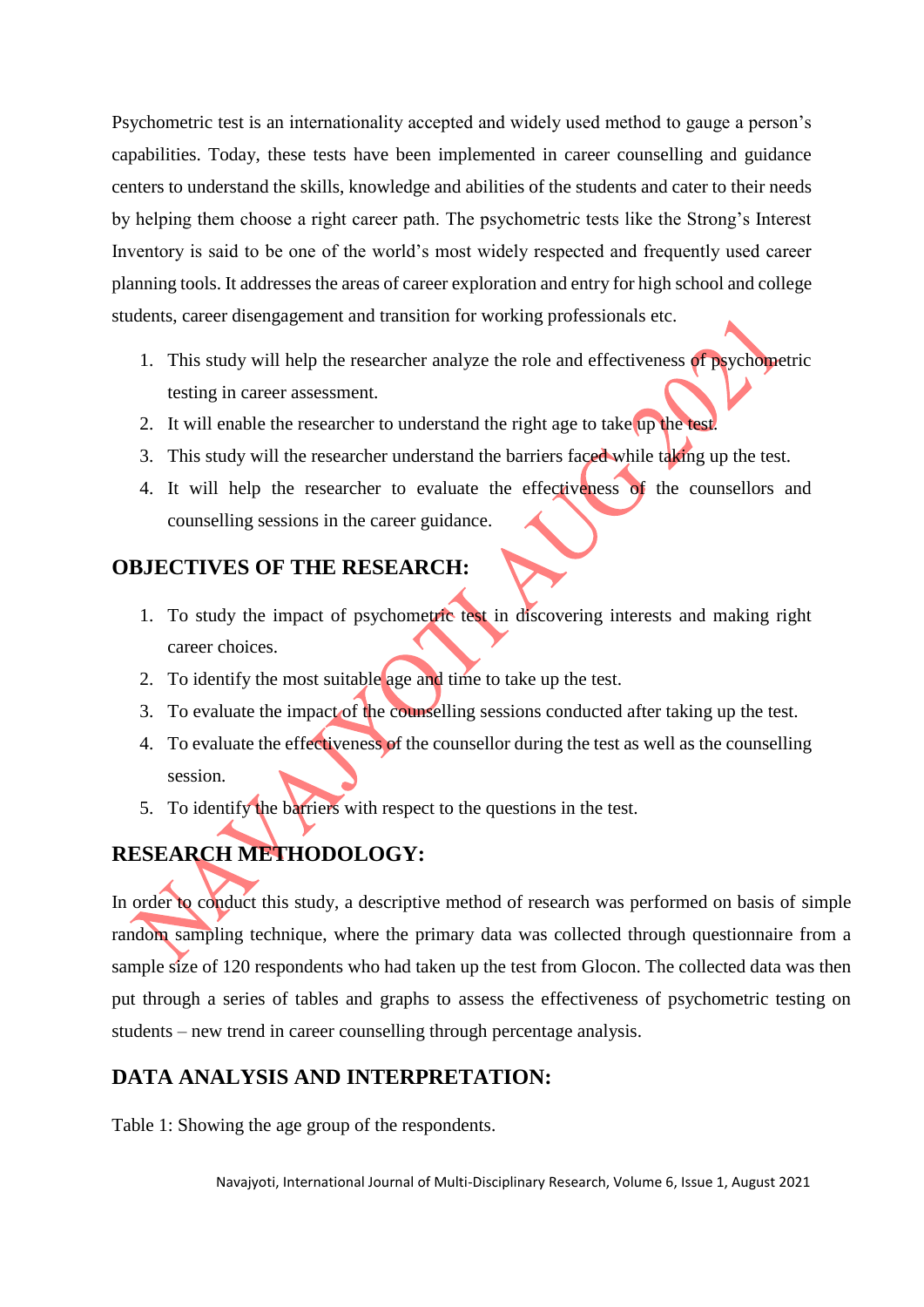| Category      | <b>Number of respondents</b> | Percentage |
|---------------|------------------------------|------------|
| $12-13$ years | 87                           | 72.50      |
| 14 years      | 27                           | 22.50      |
| 15-16 years   |                              | 5.00       |

**Analysis:** The above table shows that, out of the total 120 respondents who have taken the career assessment (psychometric) test 72.5% belong to the age group of 12-13 years, 22.5% belong to the age group of 14 years and 5% to the age group of 15-16 years.



Table 2: Represents the satisfaction level of the respondents after taking up the test.

**Interpretation:** The above bar graph represents that majority of the respondents are extremely satisfied taking up the test.

Table 3: Represents the test's ability to discover the respondents interest inclination.

| Category    | <b>Number of respondents</b> | Percentage |
|-------------|------------------------------|------------|
|             |                              |            |
| Yes         | 109                          | 90.83      |
| Not so sure |                              | 6.67       |
| Not at all  |                              | 2.50       |
|             |                              |            |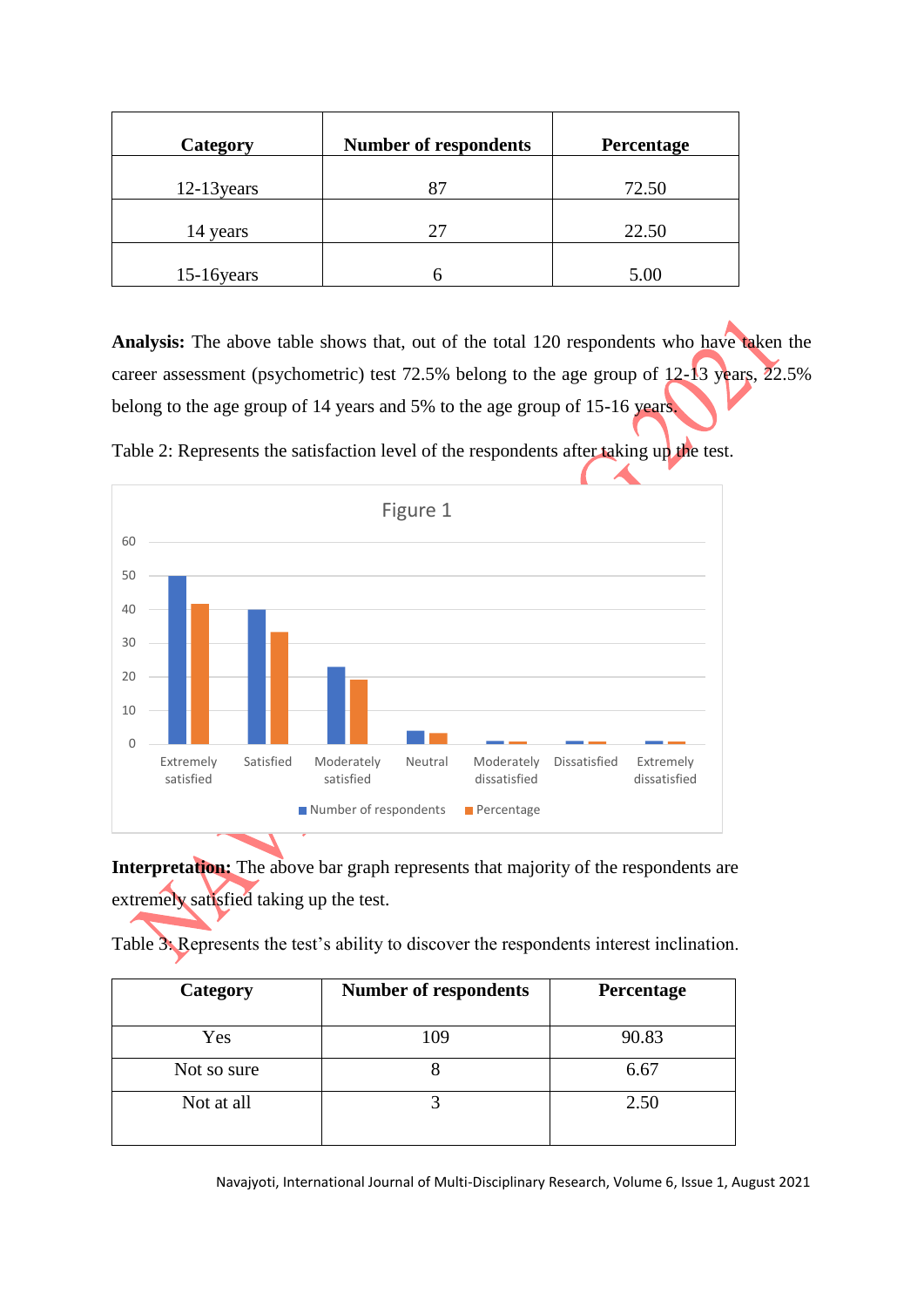**Analysis:** The above table shows that 90.8% of the respondents were able to discover their interest inclination through the test while 6.7% were not sure if they discovered and 2.5% of the respondents did not discover them through the test.



**Interpretation:** The above graph shows that majority of the respondents are extremely satisfied with the counselling session held by the counsellors after completion of the test.

Table 4: Represents the satisfaction level of the respondents on the facilitators or counsellors.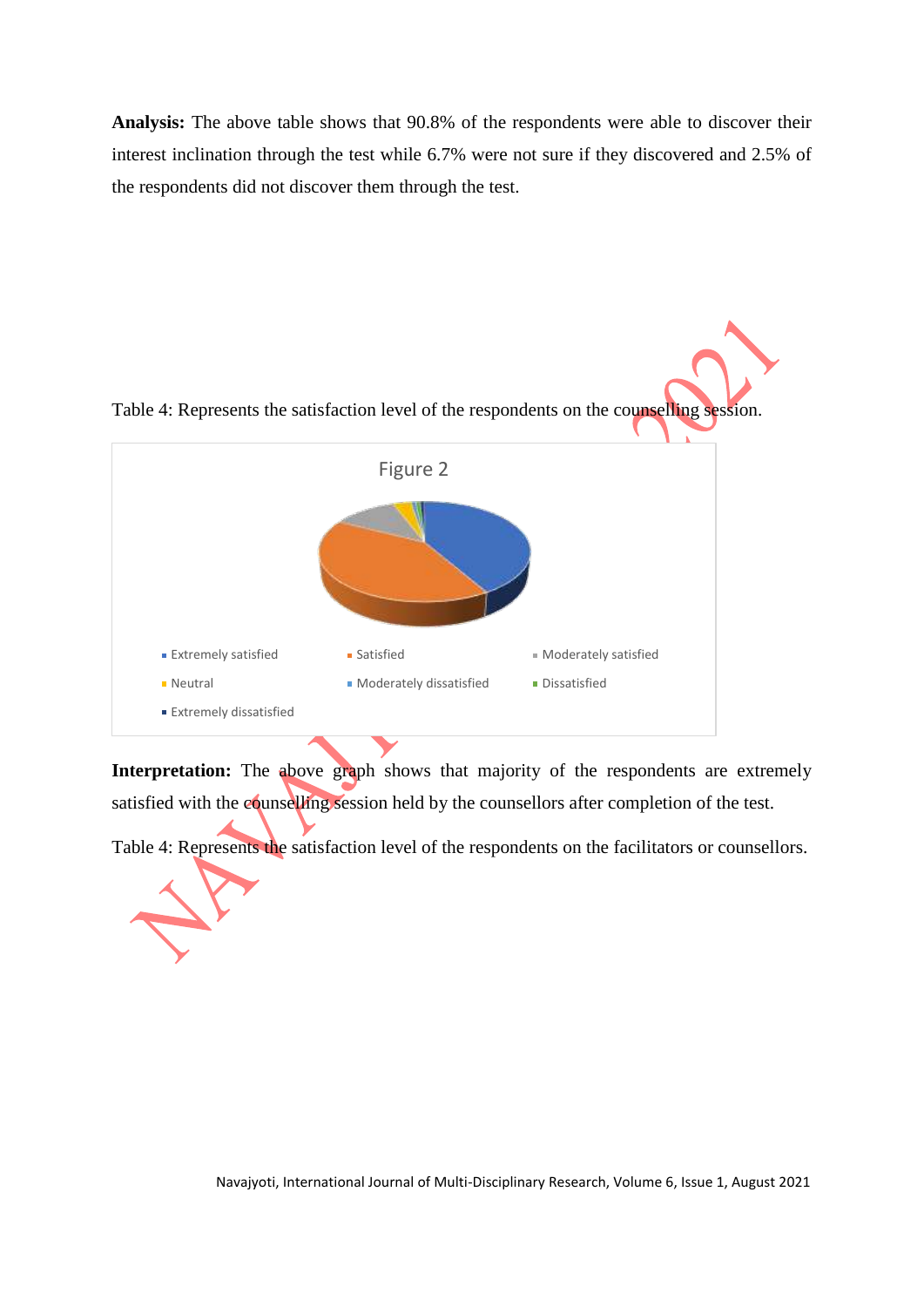

**Interpretation:** Figure 3 shows that highest number of respondents are extremely satisfied about the counsellors who counselled them.

Table 5: Represents the respondents' opinion on the clarification of the questions during the test.

| Category    | Number of respondents | Percentage |
|-------------|-----------------------|------------|
| Yes         | 94                    | 78.33      |
| Not so sure | 20                    | 16.67      |
| Not at all  |                       | 5.00       |
|             |                       |            |

**Analysis:** The above table shows that 78% of the respondents' opinion were positive, 17% of them were not sure and 5% had negative opinion with respect to clarification of doubts in the questions during the test.

## **LIMITATION OF THE STUDY:**

1. The responses to the questionnaire with respect to the current state of mind of the respondents in the chosen sample size may change over a period of time.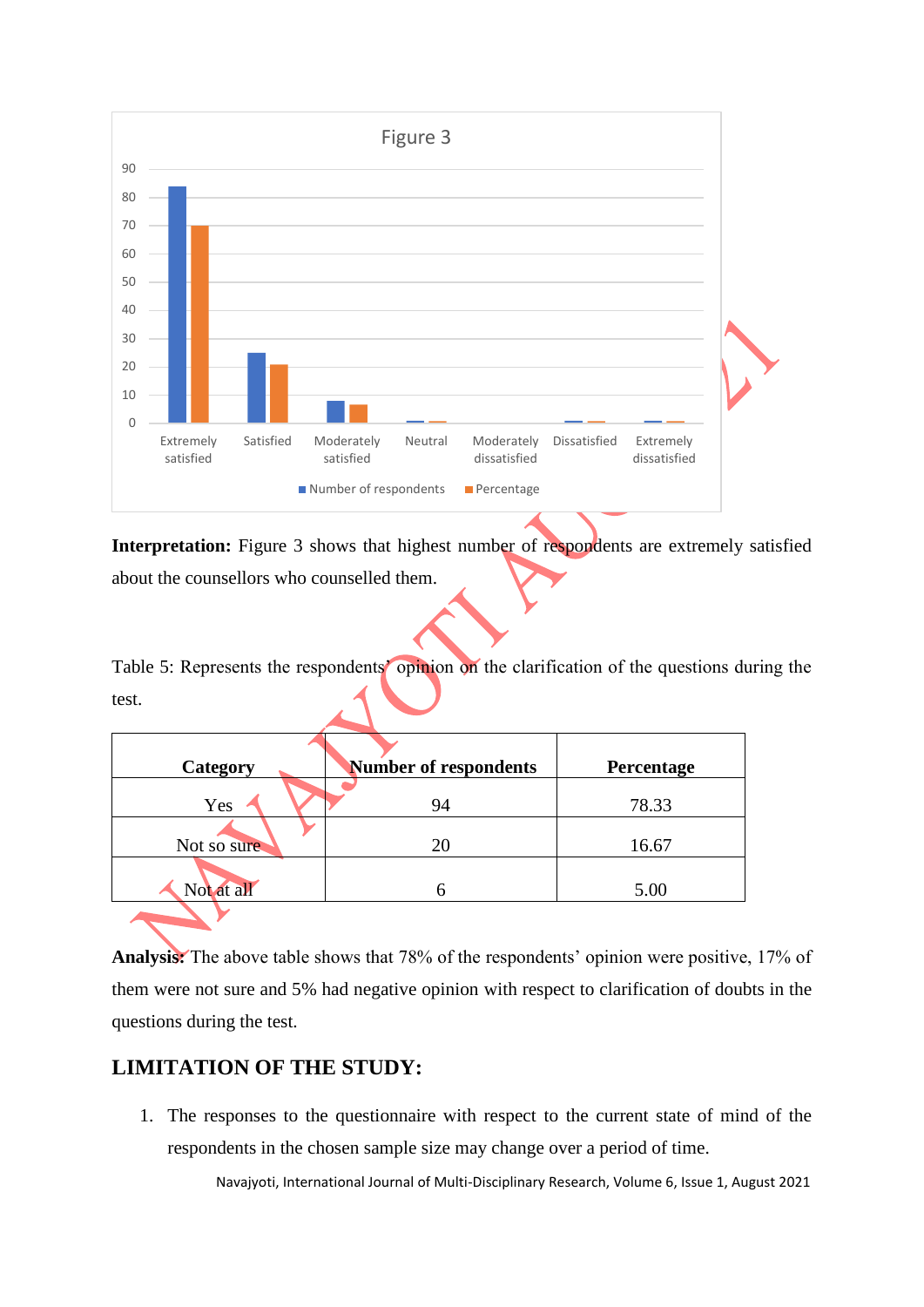- 2. All limitations of primary data are applicable to this study.
- 3. The respondents may not have been earnest while filling the questionnaire due to their age factor.
- 4. Time constraints.
- 5. The study could be conducted on only those who have taken up the test from Glocon.

### **FINDINGS:**

- 1. Majority respondents of the research belong to the age group of 12-13 years while few belong to the age group of 14 years and the least to the group of 15-16 years.
- 2. A significant number of respondents are satisfied taking up the career assessment test.
- 3. 90.8% of the respondents who had taken up the psychometric test were able to discover their interest inclination whereas only 2.5% were not able to.
- 4. Majority (82%) of the respondents are satisfied about the SII (psychometric test) report which was explained and provided to them after the completion of the test.
- 5. About 95% of the respondents have a positive response towards the counsellors or facilitators who helped them throughout the assessment either by clarifying their doubts with respect to the questions in the test or counselling them and helping them understand their interests by analyzing the report.
- 6. With 78% of the respondent's positive response it was very well understood that majority of the respondents had clarifications with respect to the questions in the test and they were clarified by the facilitators.
- 7. Though the majority respondents belonged to the age group of 12-14 years the responses from the age group 15-16 years were more confident as the understanding ability is higher in them.

# **SUGGESTIONS:**

- 1. The company can focus more on the students at crossroads, the age group between 14- 17 years as most of them will be in dilemma with respect to making right career decisions.
- 2. Generally, age factor plays a major role in the concentration ability of the students. The career assessment session can have more breaks filled with fun activities between the sessions or can reduce the time taken for completing the career assessment program for lower age group students.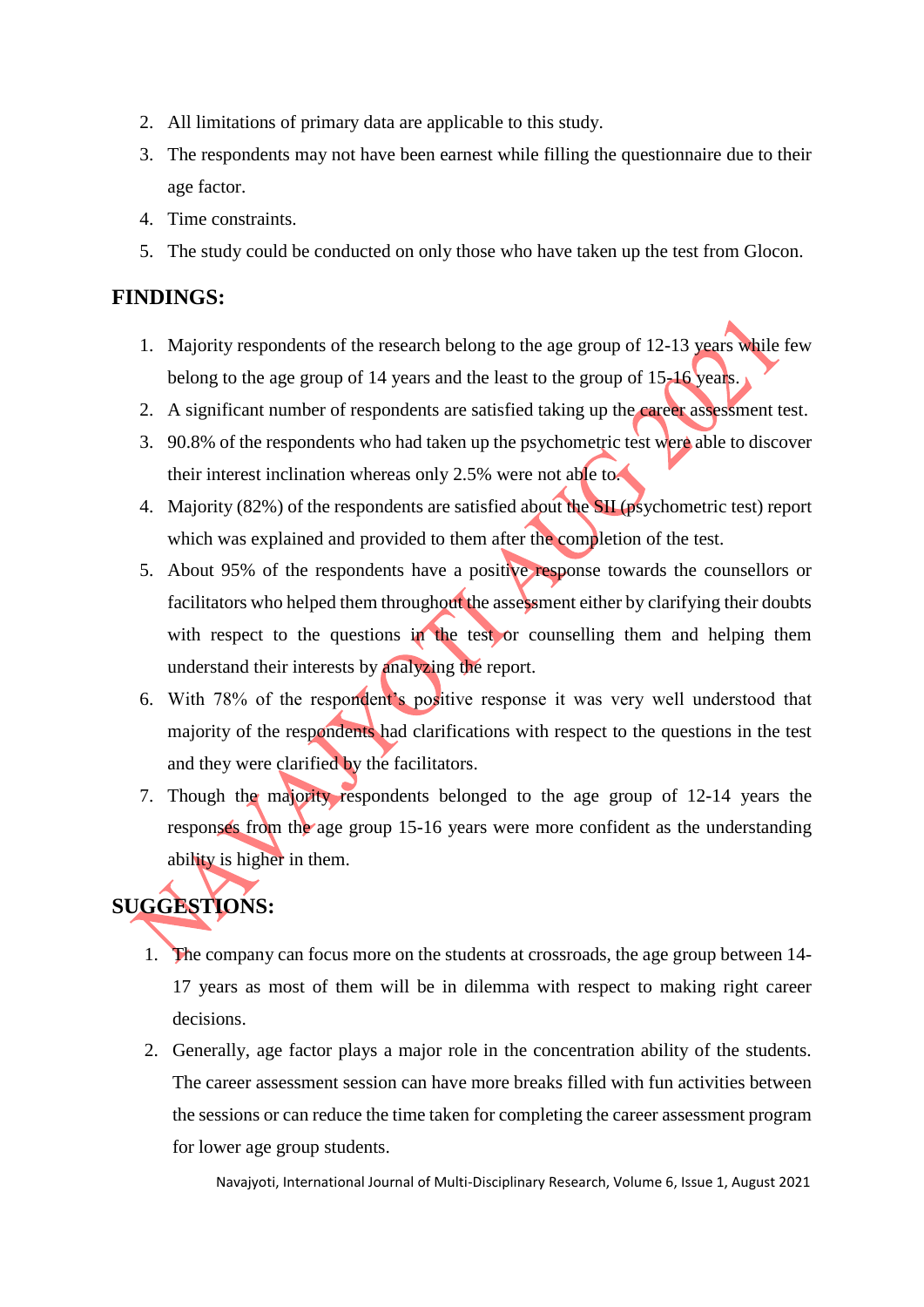3. Psychometric tests are widely used in organizations for recruitment and selection of right candidates. The SII or the psychometric test used by Glocon Training and Research Private Limited being able to cater to the needs of both students and professionals can tie up with these organizations and help them get the right talent for the right job.

#### **CONCLUSION:**

Today, career plays a vital role in every individual's life. With large number of career options available, students are often in a dilemma about their respective courses or careers. Therefore, the need for career counselling and guidance is increasing. The career counselling centers and the counsellors are trying their best to help the individuals in need of this guidance and as a result they have implemented the psychometric tests in this program to better analyze and gauge the interests, abilities, skills and intelligence of the candidates. One such career guidance program is offered in Glocon Training and Research Centre Private Limited with the use of an assessment tool called the Strong Interest Inventory® which is one of the world's most widely accepted and frequently used career assessment tool. The main purpose of this study was to find out the effectiveness of psychometric testing which is trending among the young students.

In order to fulfill the purpose of the study a pre designed questionnaire was given to a sample size of 120 respondents who had taken up the assessment and the responses collected were used for the analysis. On analyzing the data, the study can be concluded that the test has served the purpose of helping the students discover their interest inclination. It was observed that though the students above 13 years are eligible to take up the test and were able to discover their interests, the most ideal age would be 15 years and above, as their level of understanding of the test and the seriousness towards career would be high. The study also aided in finding that the counselling sessions by the counsellors and the test reports were very effective in helping the students get an in-depth knowledge about the career choices they can make for the future.

#### **REFERENCES:**

 Lent, R. W., Morris, T. R., Penn, L. T., & Ireland, G. W. (2019). Social–cognitive predictors of career exploration and decision-making: Longitudinal test of the career self-management model. Journal of Counselling Psychology, 66(2), 184.